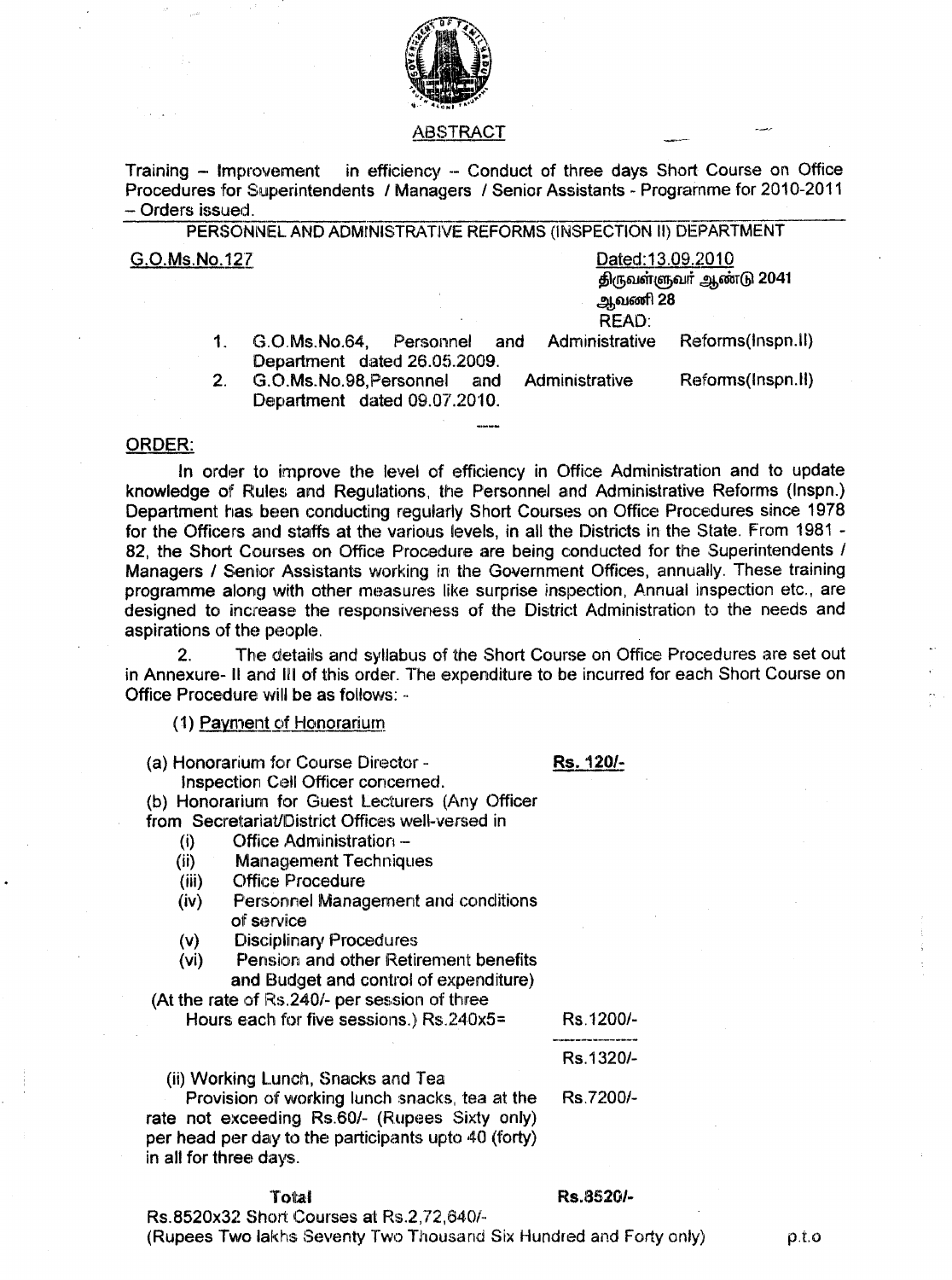3. The Government after careful consideration accord sanction order for<br>conducting three days Short Courses on Office Procedures for the conducting three days Short Courses on Office Procedures for the Superintendents/Managers/Senior Assistants working in the offices of the Regional/Dist Offices and in the Head of Departments in 32 Districts for the year 2010-11 as detailed in Annexure  $-$  I to this order at a cost of Rs.2,72,640/-(Rupees Two lakhs Seventy Two Thousand Six Hundred and Forty only) to meet the expenditure towards honorarium, refreshment etc., as detailed in para - 2 above.

 $-1$ 

4. The amount sanctioned in para 3 above shall be debited under the following Head of account:

"  $2053 - 00 -$  District Administration - 094 **Other Establishment I Non plan AO -**Inspection Cell in the Districts  $-72$ . Training  $-(DPC 2053~00~094~AO~7207)$  "

5. Necessary additional funds of Rs.1,90,400/-(Rupees one lakh ninety thousand and four hundred only) over and above the provision made in BE 2010 - 2011 will be provided in RE/FMA 2010-2011. Pending provision of funds in RE/FMA 2010-2011, the Inspection Cell Officers of the District Inspection Cells concerned are authorised to draw the amount of Rs.8520/- (Rupees Eight Thousand Five Hundred and Twenty only) per Short Course as advance ten days prior to the commencement of the course and adjust the same with proper vouchers, within a month after completion of the course. The Personnel and Administrative Reforms (Inspn III) Department is requested to include the above expenditure while sending proposal for RE/FMA for the year 2010-2011 at the appropriate stage to Finance (Public) Department.

6. The District Collector concerned shall arrange to provide necessary accommodation, training halls with all facilities besides providing vehicles and extend all the required assistance to the Inspection Cell Officer of the District Inspection Cells concerned so as to enable them to, conduct the Short Course in the Districts successfully.

<sup>7</sup>. This order issues with the concurrence of the Finance Department vide its U.O. No:53/DS(GR)/Pub./2010, dated 13.09.2010 and ASL No.902(Nine Hundred and Two).

# (BY ORDER OF THE GOVERNOR)

### K.N. VENKATARAMANAN, SECRETARY TO GOVERNMENT

To

ation)

i.

All the Inspection Cell Officers, District Inspection Cells.

 $\mathcal{P}_\text{a} = \mathcal{P}_\text{a}$ 

All the Heads of Departments.

All the Collectors

an di

The Pay and Accounts Officer (North / East {South) , Chennai.

The Pay and Accounts Officer, Secretariat, Chennai-9

The Accountant - General, Chennai -- 9/18.

All the Treasury Officers

The Personnel and Administrative Reforms (Bills) Dept, Chennai -9.

The Director of Vigilance and Anti-Corruption, Chennai -28. Copy to:

The Personnel & Administrative Reforms (Inspn.l) and (Inspn.III) Department,Chennai-9 VThe Personnel & Administrative Reforms (AR-2) Department, Chennai -- 9.

The Finance (Public/BG2) Department, Chennai-9

The Public (General-II) Department., Chennai-9

The Private Secretary to Secretary to Government.

Personnel & Administrative Reforms (Trg.) Department, Chennai.9.

The Personnel & Administrative Reforms (Trg.) Department, Chennai -9.

Clean copy to file.

V

/Forwarded by order/

./ *CVYy/*  $40 \frac{1}{55}$ 

(R. SHUNMUGARAJ) SECTION OFFICER  $\mathbb{K}$ . \~~\

~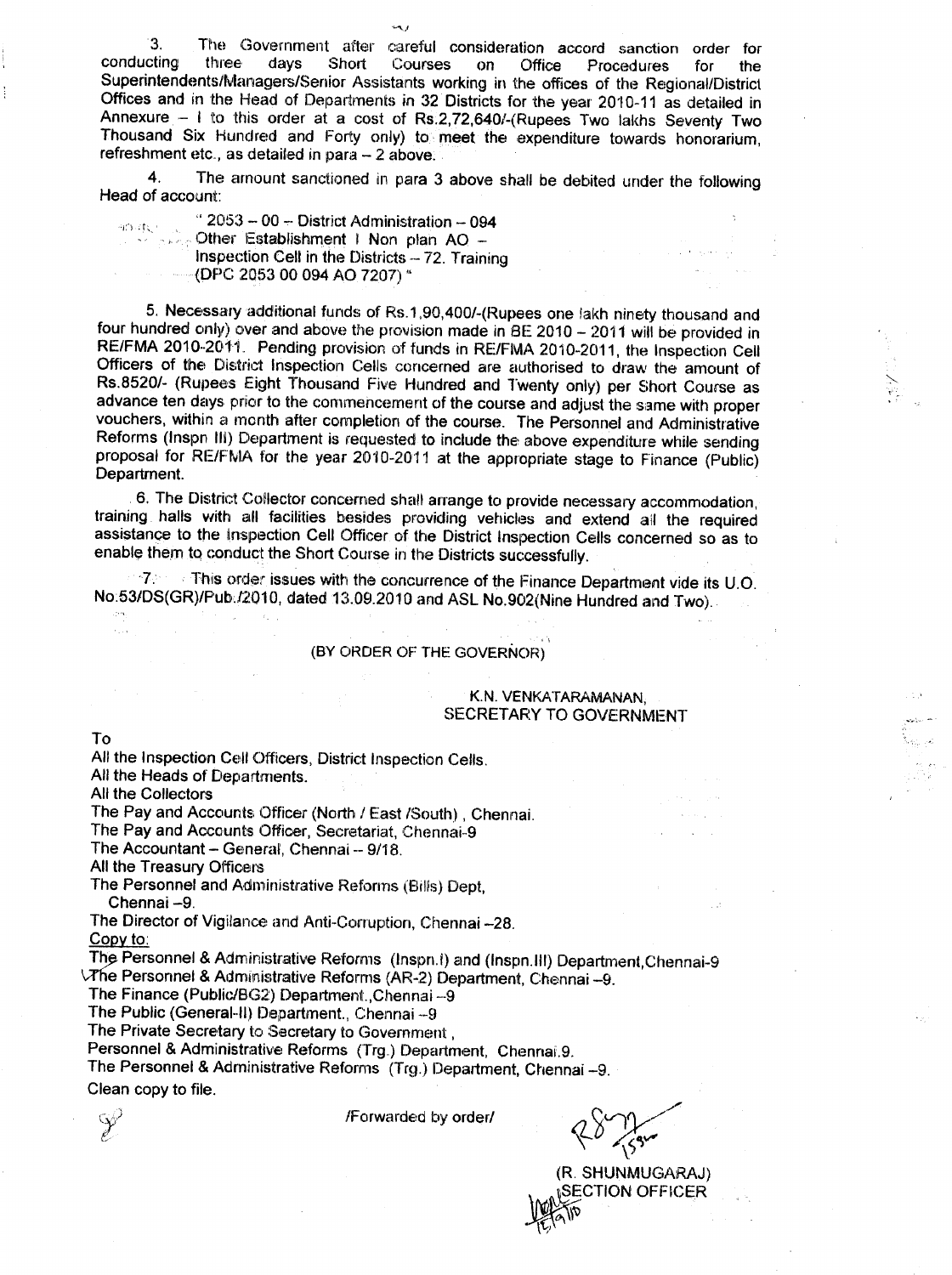# ANNEXURE-I

Programme of Short Course on Office Procedures for the Year 2010-2011.

 $\phi_{\tau}=\phi_{\tau\tau}$ 

| SI               |              |           |                 | Course Director /      |
|------------------|--------------|-----------|-----------------|------------------------|
| No.              | Month        | Section   | <b>District</b> | <b>Inspection Cell</b> |
|                  |              | incharge  |                 | Officer / District     |
|                  |              |           |                 | <b>Inspection Cell</b> |
|                  |              |           |                 | Concerned              |
| (1)              | (2)          | (3)       | (4)             | (5)                    |
| 1.               | Oct.         | Inspn.I   | Krishnagiri     | Salem                  |
|                  | 2010         | Inspn.II  | Pudukottai      | Tirchy                 |
|                  |              | Inspn.III | Erode           | Coimbatore             |
| $\overline{2}$ . | Oct.         | Inspn.I   | Kaniyakumari    | Tirunelveli            |
|                  | 2010         | Inspn.II  | Madurai         | Madurai                |
|                  |              | Inspn.III | Tiruvarur       | Thanjavur              |
| $\overline{3}$ . | Nov.         | Inspn.1   | Tiruvallur      | Kancheepuram           |
|                  | 2010         | Inspn.II  | Vellore         | Vellore                |
|                  |              | Inspn.III | Ramanathapuram  | Ramanathapuram         |
| 4.               | Nov.         | Inspn.    | Karur           | Tirchy                 |
|                  | 2010         | Inspn.II  | Dharmapuri      | Salem                  |
|                  |              | inspn.ill | The Nilgiris    | Coimbatore             |
| $\overline{5}$ . | Dec.         | Inspn.I   | Cuddalore       | Cuddalore              |
|                  | 2010         | Inspn.II  | Dindigul        | Madurai                |
|                  |              | Inspn.IIf | Tirunelveli     | Tirunelveli            |
| 6.               | Dec.         | Inspn.I   | Chennai         | Chennai                |
|                  | 2010         | Inspn.II  | Nagapattinam    | Thanjavur              |
|                  |              | Inspn.III | Virudhunagar    | Ramanathapuram         |
| 7.               | Jan.         | Inspn.I   | Tiruvannamalai  | Vellore                |
|                  | 2011         | Inspn.il  | Salem           | Salem                  |
|                  |              | Inspn.III | Ariyalur        | Trichy                 |
| 8.               | Jan.         | Inspn.1   | Thoothukudi     | <b>Tirunelveli</b>     |
|                  | 2011         | Inspn.ll  | Tiruppur        | Coimbatore             |
|                  |              | Inspn.III | Kancheepuram    | Kancheepuram           |
| 9.               | Feb.         | Inspn.i   | Sivagangai      | Ramanathapuram         |
|                  | 2011         | Inspn.II  | Perambalur      | Trichy                 |
|                  |              | Inspn.III | Namakkal        | Salem                  |
| 10.              | Feb.         | Inspn.I   | Theni           | Madurai                |
|                  | 2011         | Inspn.II  | Villupuram      | Cuddalore              |
|                  |              | Inspn.III | Coimbatore      | Coimbatore             |
| $\overline{11}$  | <b>March</b> | Inspn.I   | Thanjavur       | Thanjavur              |
|                  | 2011         | Inspn.II  | Trichy          | Trichy                 |

p.t.o

,'-" i l >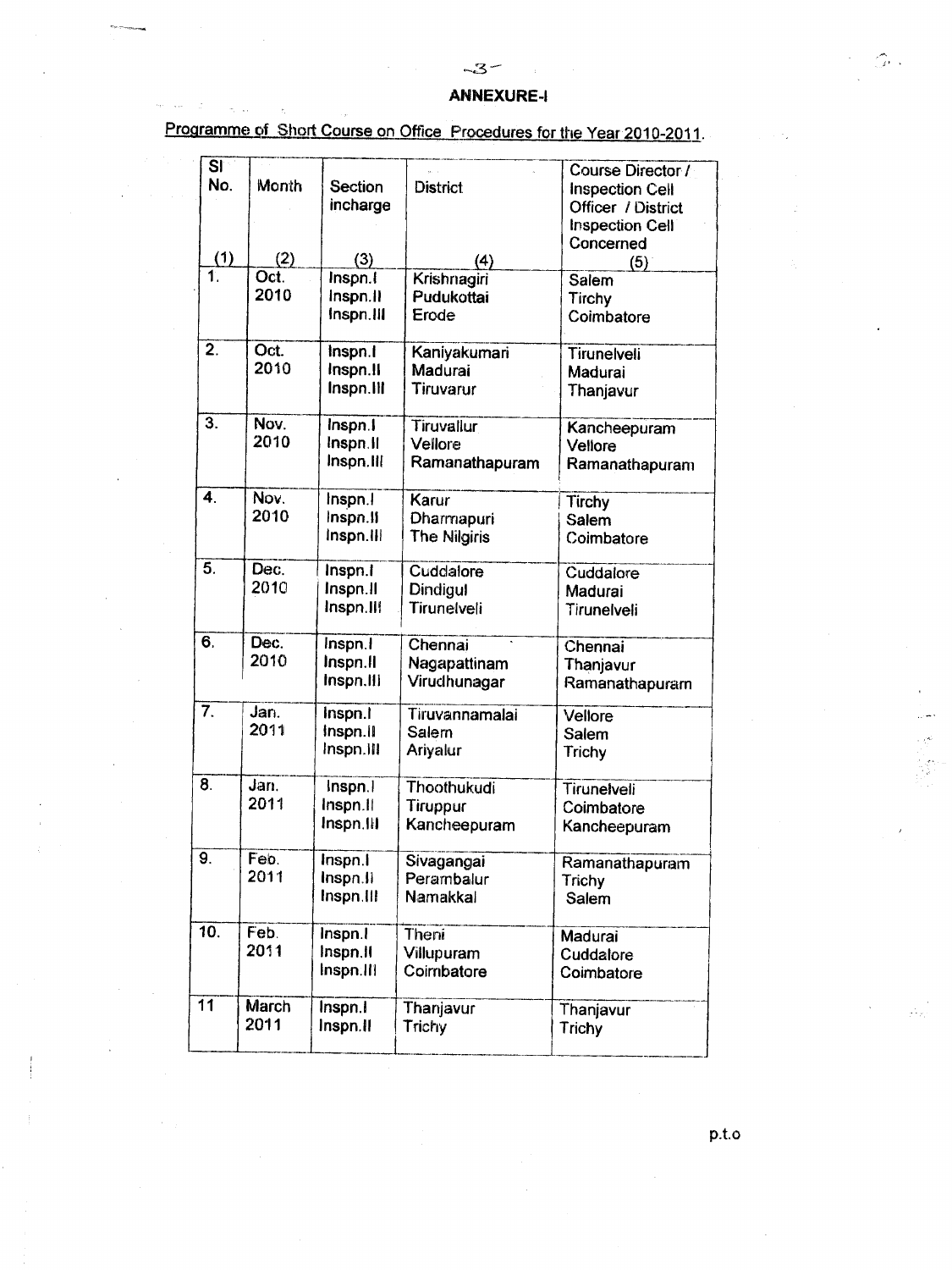# $-\lambda$ -

### **ANNEXURE.II**

# Details of Short Course on Office Procedures for Superintendents/Managers/Senior **Assistants**

# 1. Course Director

The Course will be conducted under the guidance of the Personnel and Administrative Reforms (Inspection) Department. The concerned Inspection Cell Officers of the District Inspection Cells shall be the Course Director. The Course Director will be responsible for the proper, punctual and disciplined conduct of the course. He will be assisted by the Superintendent of the District Inspection Cell concerned.

#### 2. Trainees

The Inspection Cell Officers, District Inspection Cells concerned will immediately take steps to gather eligible trainees and select atleast 40 enthusiastic Superintendents / Managers and Senior Assistants working in the Offices of Regional/ District and Heads of Departments, Public Undertakings and also Managers from the Municipalities and Panchayat Unions including Senior Assistants who deal with establishment and disciplinary matters who have not undergone this training previously and send the list to the Government for approval. The trainees so selected should represent all the Departments/Offices functioning in the Districts, the Inspection Cell Officers, District Inspection Cell concerned should ensure that all the 40 (forty) participants selected for the Short Course attend the course without any omission. If any vacancy arises, he should fill it from the reserve list. The reserve list should have ten persons. The idea is that there should be a minimum turn out of 40 (forty) participants. If any dearth of candidates still remains, a list may be prepared for those who have attended this course two years ago and their names may be considered for participation. While selecting the trainees, preference may be given to the new promotees. Officials who are on the eve of their retirement may be avoided for the course.

# 3. Venue:

The venue for the training course will be a Central place at the District Headquarters to accommodate all the participants.

### 4. Preparation:

Each Superintendents / Managers/Senior Assistants selected for this course should send a note in about a page to the Course Director 3 days in advance listing out the items of Office Procedure etc. on which he or the members of his office staff have any doubt or any difficulty. The Course Director shall allot more time for elucidation of such items.

#### 5. Emphasis:

The training will be largely participative. There shall be emphasis on courtesy, thoroughness and expeditious disposal of applications and petitions from the general public as also from the staff.

# 6. Course Report:

At the close of course, the Course Director shall furnish a report on the course within a week to the Secretary to Government, Personnel and Administrative Reforms (Inspection) Department through the District Collector.

## 7. Feed Back:

The very intention of this course is that the participants, in turn will have to conduct similar courses to the staff members (Assistants/Junior Assistants) in their respective offices, to share their knowledge with their colleagues.

## 8. Feed Back Report:

To ensure that those who have undergone these courses are utilized properly for giving further training to cover larger section of the staff, the following instructions should be followed.

(a) After completion of the training the participants will report to their head of office on the next working day, who in turn will take action to organize the instruction classes for other staff at least for one week in the evening.

(b) Final Report by the Head of Office on the conduct of such instruction classes for other staff of his office will be sent to the Inspection Cell Officer, District Inspection Cell concerned within one month after completion of the course.

(c) The Inspection Cell Officers of the District Inspection Cells concerned will in turn consolidate and forward the final reports received from the Heads of Departments to Government in Personnel and Administrative Reforms (Inspection) Department.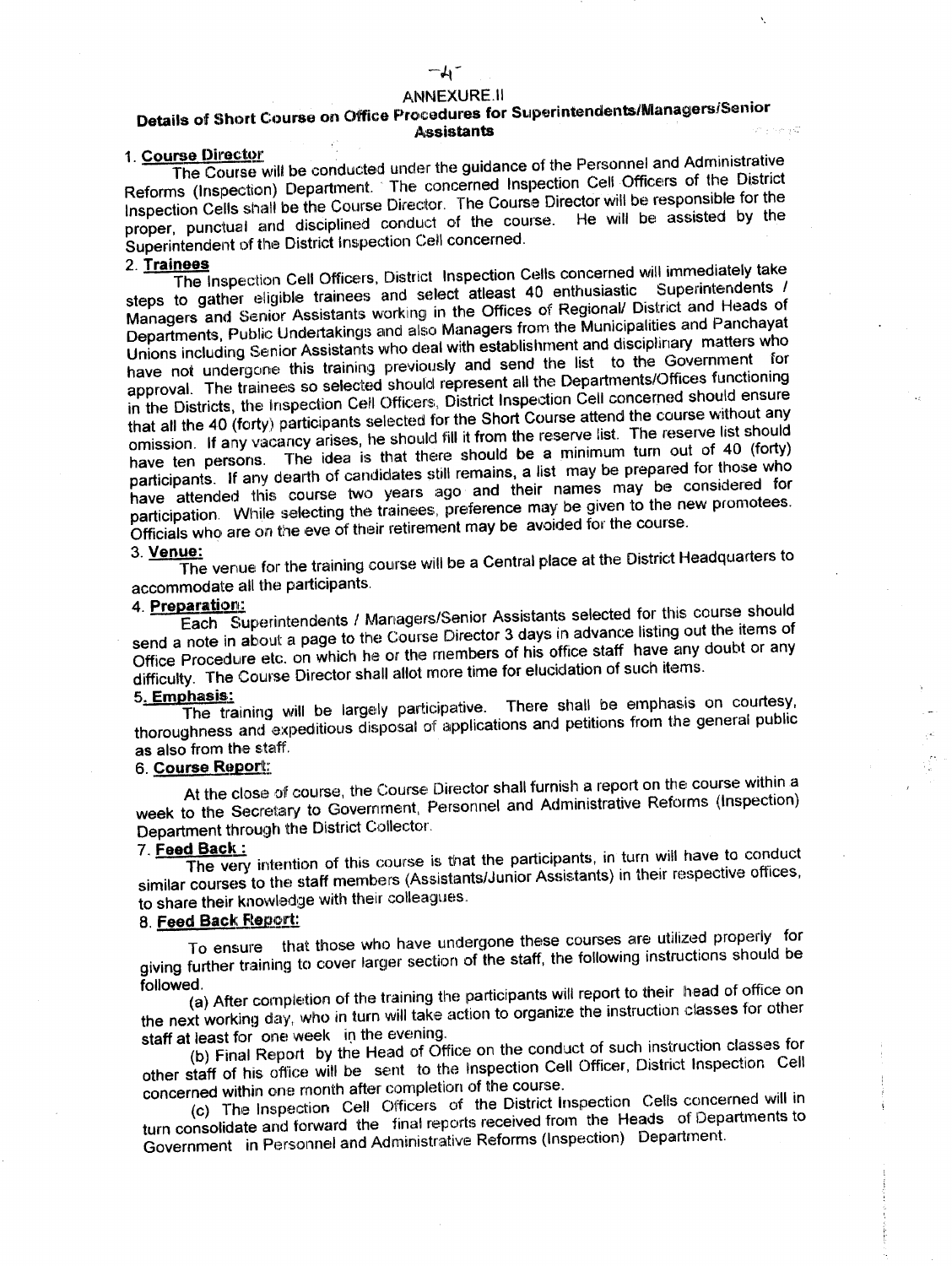经增值的付款 可以 化合金化合金

 $\mathcal{P}^{\mathcal{O}}(\Omega_{\omega, \mathcal{O}})$  (  $\mathcal{Q}^{\mathcal{O}}_{\mathcal{M}}$  )<br>(1)

 $\mathbb{E}^{(n+1)/2} \left( \mathbb{E}^{(n)} \left( \mathbb{E}^{(n)} \right) \right) \left( \mathbb{E}^{(n)} \left( \mathbb{E}^{(n)} \right) \right) \left( \mathbb{E}^{(n)} \left( \mathbb{E}^{(n)} \right) \right) \leq \mathbb{E}^{(n)} \left( \mathbb{E}^{(n)} \left( \mathbb{E}^{(n)} \right) \right)$ 

## **ANNEXURE.III**

# Short course on Office Procedures for Superintendents / Managers / Senjor Assistants in District/ Regional Offices etc.

# **Syllabus and Time Table**

## **First Day**

### Session $-1$

# 10.00 A.M. to 11.30 A.M.

Objectives of the Course - Duties and responsibilities of Superintendents Public Contact -Redressal of Public Grievances - Responsibilities of Supervisory officers in creating responsive administration.

#### and

#### 11.45 AM. to 1.15 PM.

Office Administration - How to ensure better administration and discipline in Government Offices - Role of Supervisory Officers in providing positive leadership to their subordinates -Management Techniques.

#### Session-II

# 2.00 p.m. to 3.30 p.m.

Office Procedures -- Registers contemplated under Tamil Nadu Government Office Manual --The need for their proper maintenance - Part of supervisory officers to ensure the proper maintenance of Registers and Records contemplated under Tamil Nadu Government Office Manual.

and

#### 3.45 p.m. to 5.15 p.m.

Noting and drafting - Need for following systematic and scientific approach in Noting and Drafting - The Supervisory Officers to ensure that the purpose to be achieved etc. the 'pros' and ' cons' of it are properly highlighted in the noting and drafting by the staff members to enable prompt disposal of files. The role of supervisory officers to assist their supervisors in taking prompt decisions and to educate and train their subordinates in the proper disposal of official business contemplated under Tamil Nadu Government Office Manual. Second Day.

#### Session-III

## 10.a.m. to 11.30 a.m.

Disciplinary procedure - Constitutional provisions - Constitutional protections - Initiation of Disciplinary Procedures - Conduct of enquiry - Final Orders - Important aspects of suspension and proceedings after retirement

and

## 11.45 a.m. to 1.15 p.m.

Tarnil Nadu Government Servants Conduct Rules - Important\_aspects.

### **Session IV**

# 2.00 p.m. to 3.30 p.m

Personnel Management - Service matters - Conditions of service of Government servants as provided under Fundamental Rules- Fundamental Rules in relation to General Rules and the Special Rules and Adhoc Rules - The important principles under Fundamental Rules.

 $p.t.$ o

 $\frac{1}{2}$ 

which are longer again.

 $\langle \hat{p}_{\rm{M}} \rangle_{\rm{L}}$  is  $\langle \hat{p}_{\rm{M}} \rangle_{\rm{L}}$